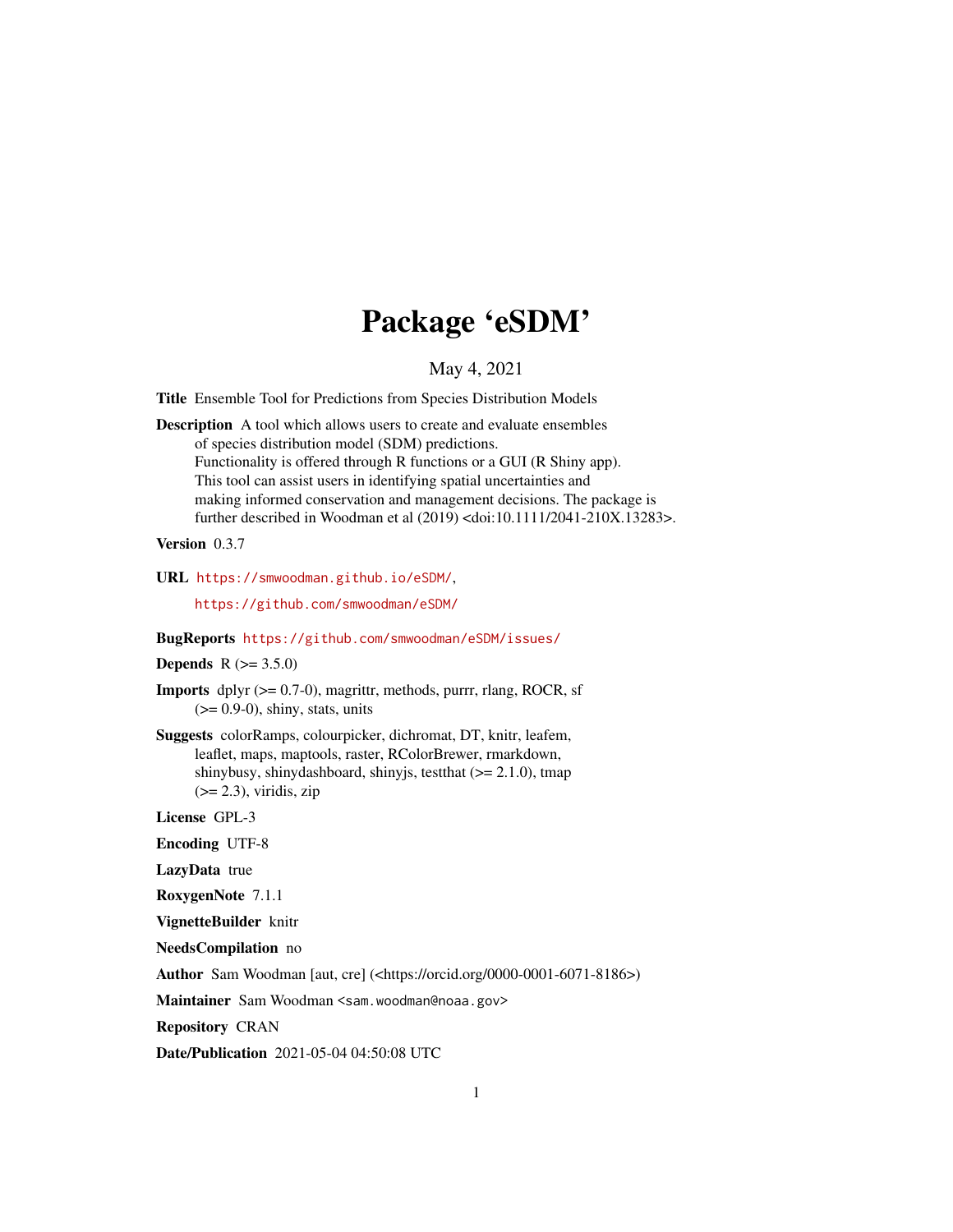# <span id="page-1-0"></span>R topics documented:

eSDM-package *Ensemble tool for predictions from Species Distribution Models*

# **Description**

eSDM: A tool for creating and exploring ensembles of predictions from Species Distribution Models

### Details

eSDM provides functionality for overlaying SDM predictions onto a single base geometry and creating and evaluating ensemble predictions. This can be done manually in R, or using the eSDM GUI (an R Shiny app) opened through [eSDM\\_GUI](#page-4-1)

eSDM allows users to overlay SDM predictions onto a single base geometry, create ensembles of these predictions via weighted or unweighted averages, calculate performance metrics for each set of predictions and for resulting ensembles, and visually compare ensemble predictions with original predictions. The information provided by this tool can assist users in understanding spatial uncertainties and making informed conservation decisions.

The GUI ensures that the tool is accessible to non-R users, while also providing a user-friendly environment for functionality such as loading other polygons to use and visualizing predictions. However, user choices are restricted to the workflow provided by the GUI.

# Author(s)

Sam Woodman <sam.woodman@noaa.gov>

# See Also

<https://smwoodman.github.io/eSDM/>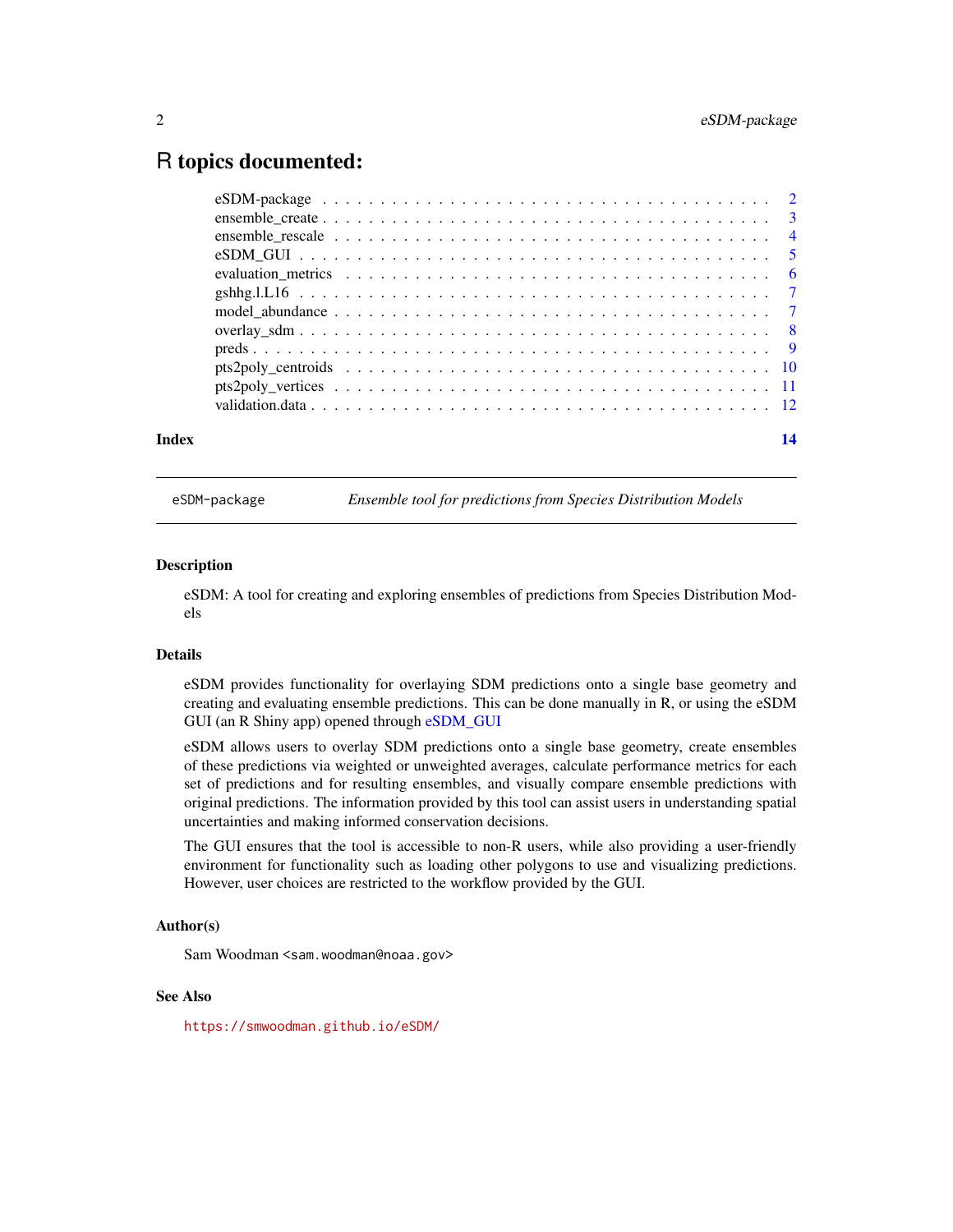<span id="page-2-1"></span><span id="page-2-0"></span>ensemble\_create *Create ensemble of SDM predictions*

#### Description

Create a weighted or unweighted ensemble of SDM predictions, including associated uncertainty values

# Usage

```
ensemble_ccreate(x, x.idx, w = NULL, x.var.idx = NULL, ...)## S3 method for class 'sf'
ensemble\_create(x, x.idx, w = NULL, x.var.idx = NULL, ...)## S3 method for class 'data.frame'
ensemble_ccreate(x, x.idx, w = NULL, x.var.idx = NULL, ...)
```
#### Arguments

| x         | object of class sf or class data. frame                                                                                                                                                                                                                                                                                                                                                                                                                                                              |
|-----------|------------------------------------------------------------------------------------------------------------------------------------------------------------------------------------------------------------------------------------------------------------------------------------------------------------------------------------------------------------------------------------------------------------------------------------------------------------------------------------------------------|
| x.idx     | vector of column names or numerical indices; indicates which columns in x will<br>be used to create the ensemble                                                                                                                                                                                                                                                                                                                                                                                     |
| W         | weights for the ensemble; either a numeric vector the same length as x or a<br>data frame (or tibble) with the same number of rows as x and $ncol(w) ==$<br>length $(x.idx)$ . If w is a numeric vector, its values (i.e. the weights) must<br>sum to 1. The default value is $1 /$ length $(x.idx)$ , i.e. an unweighted ensemble                                                                                                                                                                   |
| x.var.idx | vector of column names or column indices; indicates columns in x with vari-<br>ance values with which to calculate uncertainty values for the ensemble. If<br>x. var. idx is specified, it must be the same length as x. idx. Use x. var. idx =<br>NULL (the default) if none of the predictions have associated uncertainty values;<br>in this case the uncertainty values for the ensemble will be calculated using the<br>among-model uncertainty. See the 'Details' section for more information |
| .         | Arguments to be passed to methods; specifically designed for passing na.rm<br>argument to sum                                                                                                                                                                                                                                                                                                                                                                                                        |

# Details

ensemble\_create is designed to be used after overlaying predictions with [overlay\\_sdm](#page-7-1) and (if desired) rescaling the overlaid predictions with [ensemble\\_rescale](#page-3-1).

This function implements ensemble methods provided in [eSDM\\_GUI.](#page-4-1) Note that it does not implement regional exclusion, which must be done manually if not using the GUI.

Ensemble uncertainty is calculated using either the within-model uncertainty (if x.var.idx is specified) or the among-model uncertainty (if x.var.idx is NULL). See the eSDM GUI manual for applicable formulas.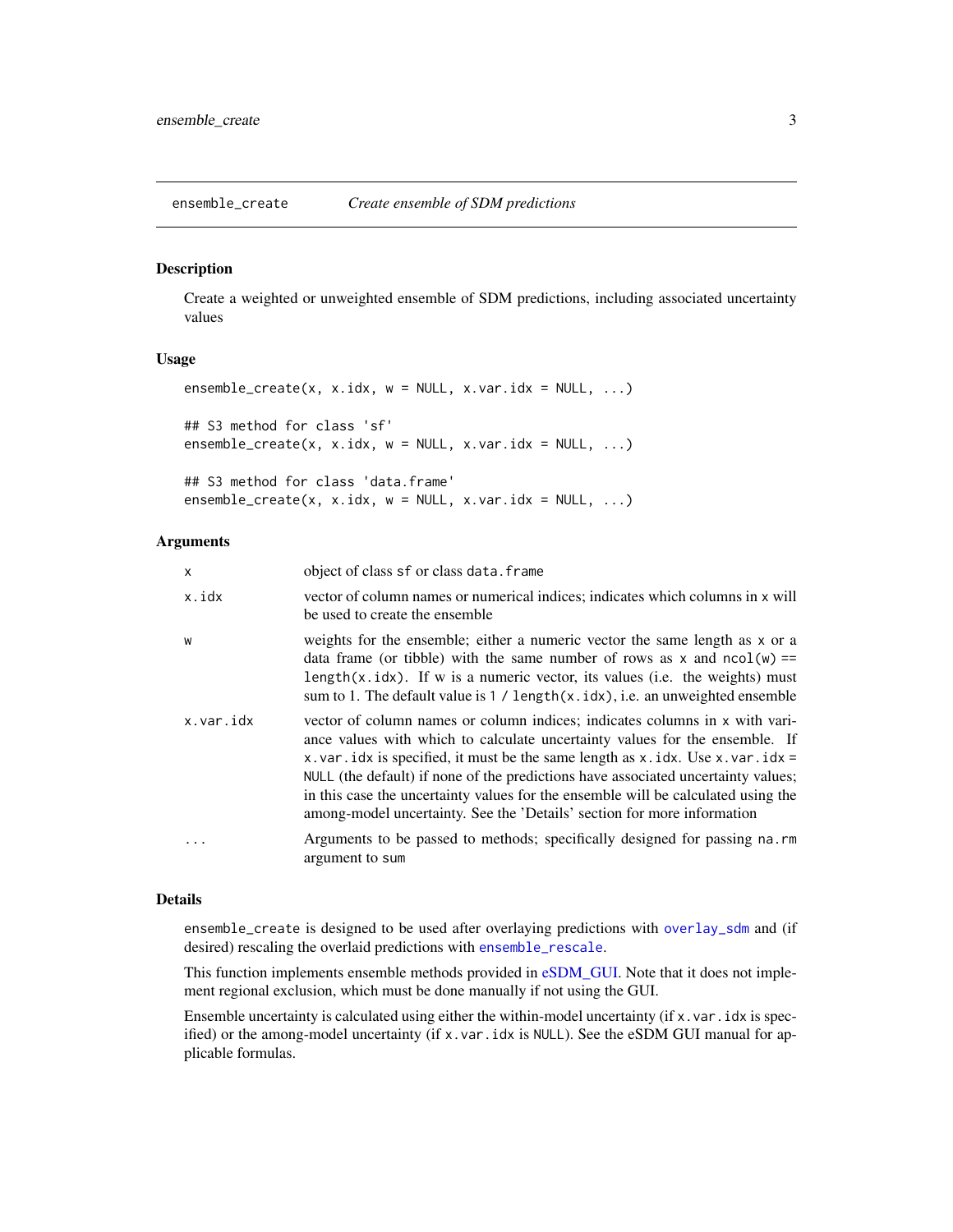<span id="page-3-0"></span>An object of the same class as x with two columns appended to the data frame:

- 'Pred\_ens' The ensemble predictions
- 'Var\_ens' The variance of the ensemble predictions, calculated using either the within-model uncertainty (if  $x$ , var. idx is specified) or the among-model uncertainty (if  $x$ , var. idx is NULL)

Note that all other columns of x will be included in the returned object. Also, if x is of class  $sf$  then 1) the geometry list-column will be the last column of the returned object and 2) the agr attribute will be set as 'constant' for 'Pred\_ens' and 'Var\_ens'

# Examples

```
ensemble_create(preds.1, c("Density", "Density2"), c(0.2, 0.8))
ensemble_create(preds.1, 1:2, c(0.2, 0.8), c("Var1", "Var2"))
ensemble_create(data.frame(a = 1:5, b = 3:7), c(1, 2))
weights.df <- data.frame(runif(325), c(rep(NA, 100), runif(225)))
ensemble_create(preds.1, c("Density", "Density2"), weights.df, na.rm = TRUE)
```
<span id="page-3-1"></span>ensemble\_rescale *Rescale SDM predictions*

#### **Description**

Rescale SDM predictions and (if applicable) associated uncertainties

# Usage

```
ensemble_rescale(x, x.idx, y, y.abund = NULL, x.var.idx = NULL)
```
### Arguments

| $\mathsf{x}$ | object of class sf                                                                                                                                                                                                                                                                                                                           |
|--------------|----------------------------------------------------------------------------------------------------------------------------------------------------------------------------------------------------------------------------------------------------------------------------------------------------------------------------------------------|
| x.idx        | vector of column names or column indices; indicates columns in x with predic-<br>tion values that will be rescaled                                                                                                                                                                                                                           |
| <b>V</b>     | rescaling method; must be either "abundance" or "sumto1". See 'Details' section<br>for descriptions of the rescaling methods                                                                                                                                                                                                                 |
| y.abund      | numeric value; ignored if y is not "abundance"                                                                                                                                                                                                                                                                                               |
| x.var.idx    | vector of column names or column indices; indicates columns in x with variance<br>values that will be rescaled. If x . var . idx is specified, it must be the same length<br>as x.idx. Use x.var.idx = $NULL$ (the default) if none of the predictions have<br>associated uncertainty values; see the 'Details' section for more information |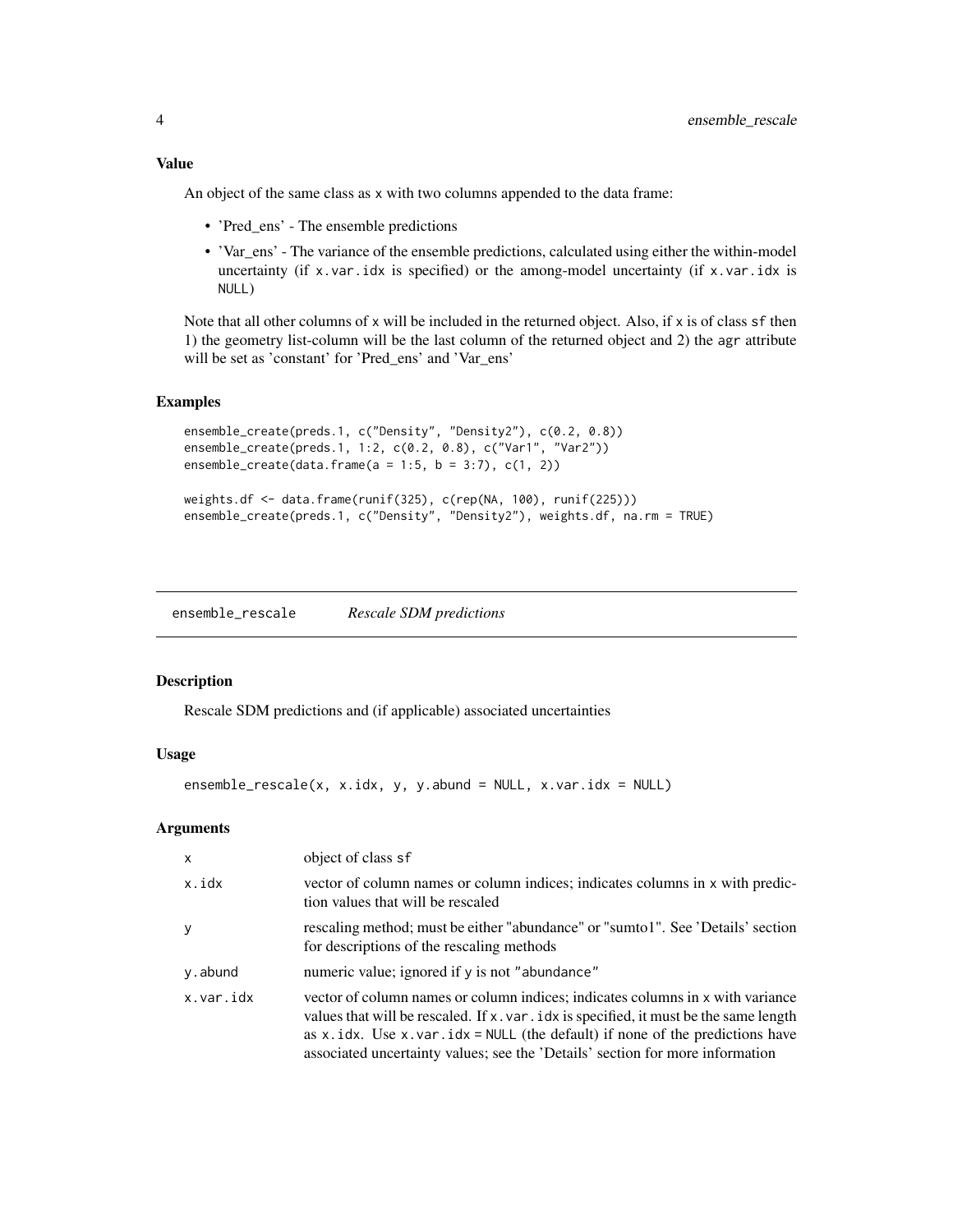# <span id="page-4-0"></span>eSDM\_GUI 5

#### Details

ensemble\_rescale is intended to be used after overlaying predictions with [overlay\\_sdm](#page-7-1) and before creating ensembles with [ensemble\\_create](#page-2-1). The provided rescaling methods are:

- 'abundance' Rescale the density values so that the predicted abundance is y. abund
- 'sumto1' Rescale the density values so their sum is 1

SDM uncertainty values must be rescaled differently than the prediction values. Columns specified in x.var.idx must contain variance values. These values will be rescaled using the formula var(c \* x) =  $c^2$  \* var(x), where c is the rescaling factor for the associated predictions.

If x.var.idx is not NULL, then the function assumes  $x.var.idx[1]$  contains the variance values associated with the predictions in  $x$ .  $idx[1]$ ,  $x$ .  $var$ .  $idx[2]$  contains the variance values associated with the predictions in  $x$ .  $idx[2]$ , etc. Use NA in  $x$ . var. idx to indicate a set of predictions that does not have associated uncertainty values (e.g., x, var,  $idx = c(4, NA, 5)$ )

#### Value

The sf object x with the columns specified by x.idx and x.var.idx rescaled. The agr attributes of x will be conserved

#### Examples

```
ensemble_rescale(preds.1, c("Density", "Density2"), "abundance", 50)
ensemble_rescale(preds.1, c(1, 2), "sumto1")
ensemble_rescale(
 preds.1, c("Density", "Density2"), "abundance", 100, c(3,4)
)
```
<span id="page-4-1"></span>

eSDM\_GUI *Open the eSDM GUI*

#### Description

Open the eSDM graphical user interface (GUI); an R Shiny app for creating ensemble predictions using SDM predictions.

# Usage

```
eSDM_GUI(launch.browser = TRUE)
```
# Arguments

launch.browser Logical with default of TRUE; passed to launch.browser argument of [runApp](#page-0-0)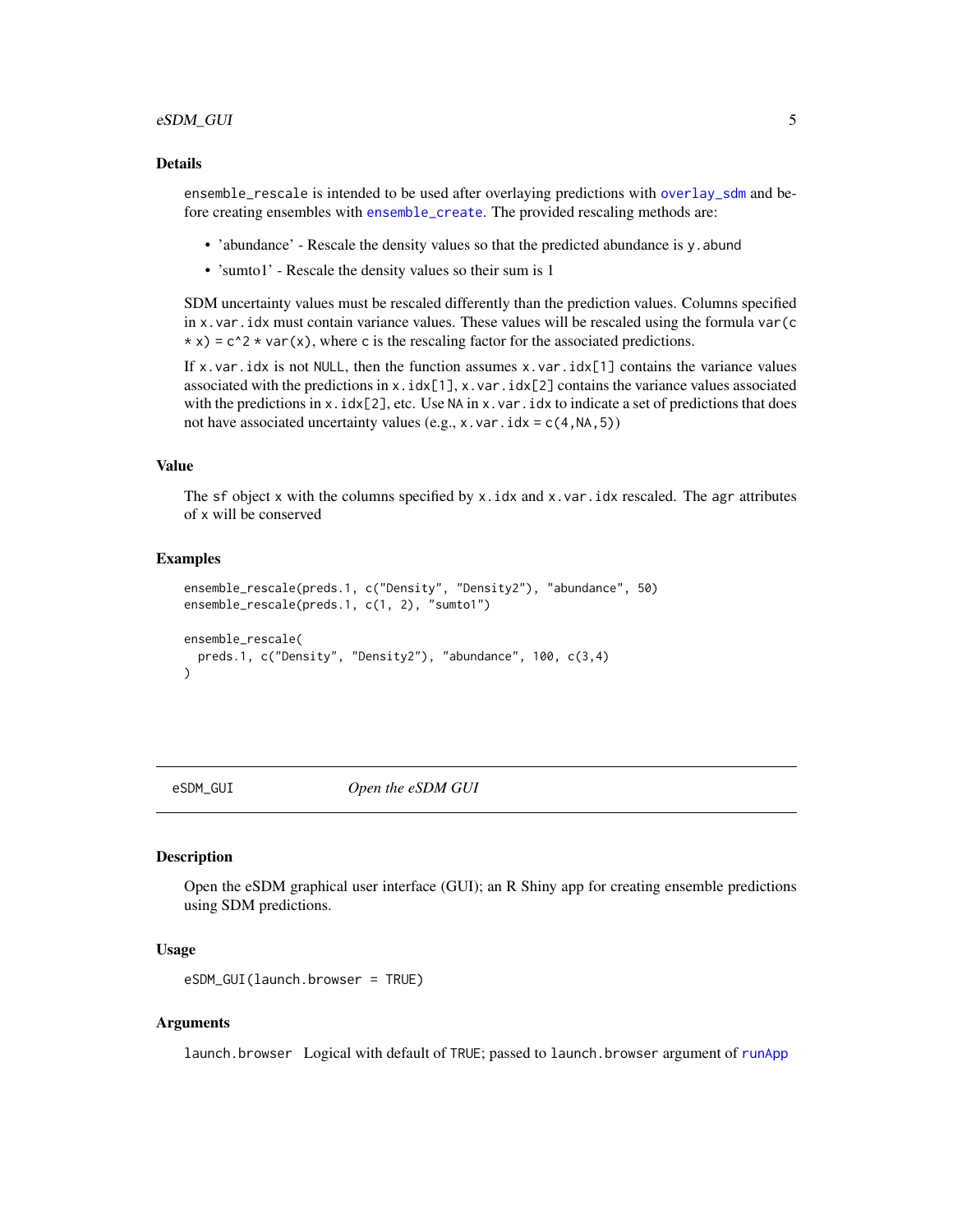# <span id="page-5-0"></span>See Also

<https://smwoodman.github.io/eSDM/>

evaluation\_metrics *Calculate SDM evaluation metrics*

# Description

Calculate AUC, TSS, and RMSE for given density predictions and validation data

#### Usage

```
evaluation_metrics(x, x.idx, y, y.idx, count.flag = FALSE)
```
#### Arguments

| X          | object of class sf; SDM predictions                                                                                                                                                                      |
|------------|----------------------------------------------------------------------------------------------------------------------------------------------------------------------------------------------------------|
| x.idx      | name or index of column in x with prediction values                                                                                                                                                      |
| У          | object of class sf; validation data                                                                                                                                                                      |
| v.idx      | name or index of column in y with validation data. This validation data column<br>must have at least two unique values, e.g. 0 and 1                                                                     |
| count.flag | logical; TRUE indicates that the data in column y . idx is count data, while FALSE<br>indicates that the data is presence/absence. See details for differences in data<br>processing based on this flag. |

# Details

If count.flag == TRUE, then eSDM::model\_abundance(x,x.idx,FALSE) will be run to calculate predicted abundance and thus calculate RMSE. Note that this assumes the data in column x.idx of x are density values.

If count. flag == FALSE, then all of the values in column y. idx of y must be  $\theta$  or 1.

All rows of x with a value of NA in column  $x$ , idx and all rows of y with a value of NA in column y.idx are removed before calculating metrics

# Value

A numeric vector with AUC, TSS and RMSE values, respectively. If count.flag == FALSE, the RMSE value will be NA

# Examples

```
evaluation_metrics(preds.1, 2, validation.data, "sight")
evaluation_metrics(preds.1, "Density2", validation.data, "count", TRUE)
```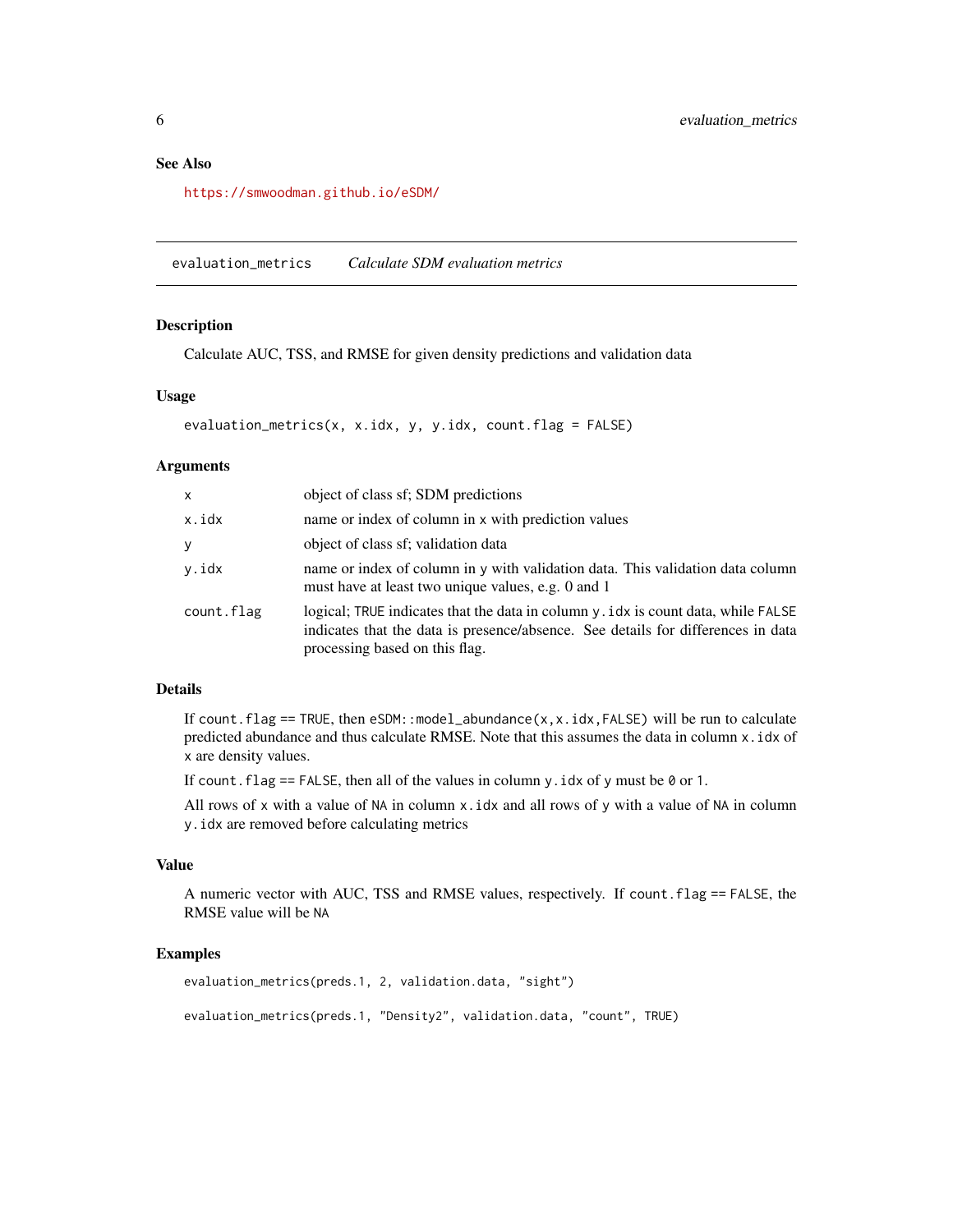<span id="page-6-0"></span>

#### Description

Low resolution GSHHG world map, includes hierarchical levels L1 and L6. Processed using [st\\_make\\_valid](#page-0-0)

# Usage

gshhg.l.L16

# Format

An object of class [sfc](#page-0-0)

#### Source

<http://www.soest.hawaii.edu/pwessel/gshhg/>

model\_abundance *Calculate predicted abundance*

# Description

Calculates the predicted abundance by multiplying the density prediction values by prediction polygon areas

#### Usage

model\_abundance(x, dens.idx, sum.abund = TRUE)

# Arguments

| $\mathsf{X}$ | object of class sf; SDM with density predictions. Must have a valid crs code                                                             |
|--------------|------------------------------------------------------------------------------------------------------------------------------------------|
| dens.idx     | name or index of column(s) in x with density predictions. Can be a character<br>vector (column names) or numeric vector (column indices) |
| sum.abund    | logical; whether or not to sum all of the predicted abundances                                                                           |

# Details

Multiplies the values in the specified column(s) (i.e. the density predictions) by the area in square kilometers of their corresponding prediction polygon. The area of each prediction polygon is calculated using st\_area from [geos\\_measures](#page-0-0). x must have a valid crs code to calculate area for these abundance calculations.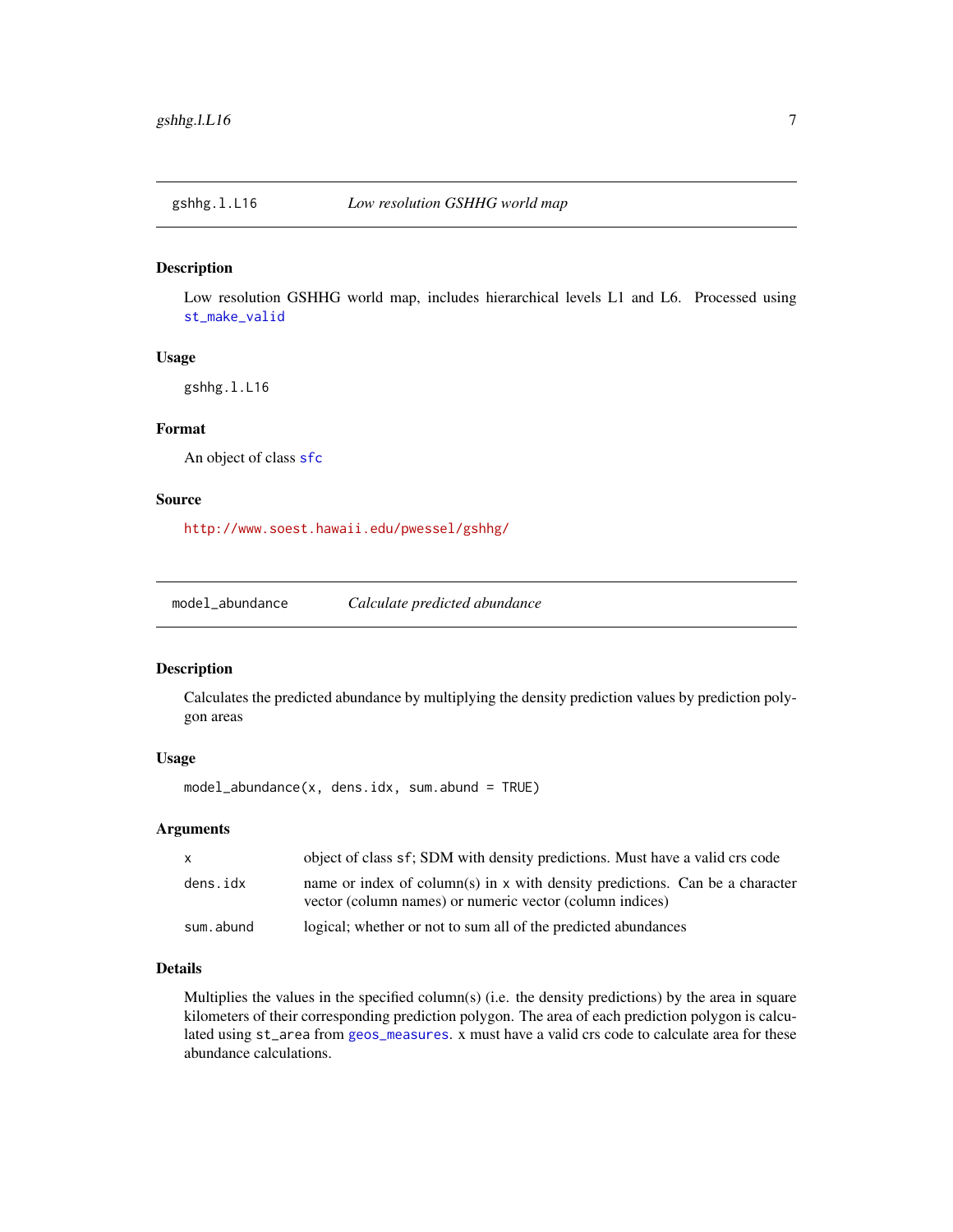<span id="page-7-0"></span>If sum. abund  $==$  TRUE, then a vector of the same length as dens. idx representing the predicted abundance for the density values in each column.

If sum.abund  $==$  FALSE and the length of dens. idx is 1, then a numeric vector with the predicted abundance of each prediction polygon of x.

If sum.abund == FALSE and the length of dens.idx is greater than 1, then a data frame with length(dens.idx) columns of the predicted abundance of prediction polygons

# Examples

```
model_abundance(preds.1, "Density")
model_abundance(preds.1, c(1, 1))
model_abundance(preds.1, c(1, 1), FALSE)
```
<span id="page-7-1"></span>overlay\_sdm *Overlay SDM predictions onto base geometry*

#### Description

Overlay specified SDM predictions that meet the percent overlap threshold requirement onto base geometry

#### Usage

overlay\_sdm(base.geom, sdm, sdm.idx, overlap.perc)

# Arguments

| base.geom    | object of class sfc; base geometry                                                                                                                                                                |
|--------------|---------------------------------------------------------------------------------------------------------------------------------------------------------------------------------------------------|
| sdm          | object of class sf; original SDM predictions                                                                                                                                                      |
| sdm.idx      | names or indices of column(s) with data to be overlaid                                                                                                                                            |
| overlap.perc | numeric; percent overlap threshold, i.e. percentage of each base geometry poly-<br>gon must overlap with SDM prediction polygons for overlaid density value to<br>be calculated and not set as NA |

#### Details

See the eSDM GUI manual for specifics about the overlay process. This process is equivalent to areal interpolation (Goodchild and Lam 1980), where base.geom is the target, sdm is the source, and the data specified by sdm.idx are spatially intensive.

Note that overlay\_sdm removes rows in sdm that have NA values in the first column specified in sdm.idx (i.e. sdm.idx[1]), before the overlay. Thus, for valid overlay results, all columns of sdm specified in sdm.idx must either have NA values in the same rows or contain only NAs.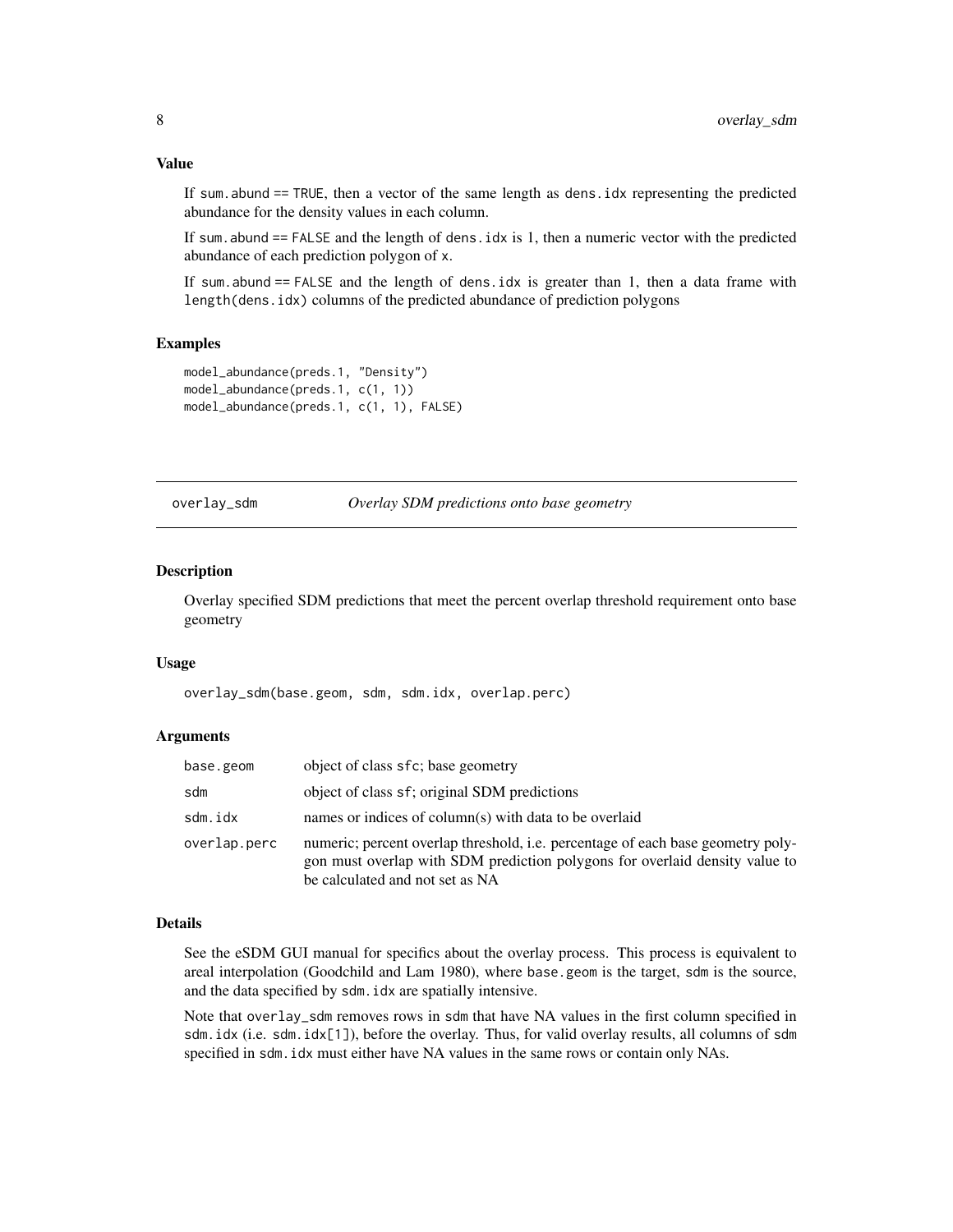#### <span id="page-8-0"></span>preds the contract of the contract of the contract of the contract of the contract of the contract of the contract of the contract of the contract of the contract of the contract of the contract of the contract of the cont

# Value

Object of class sf with the geometry of base.geom and the data in the sdm.idx columns of sdm overlaid onto that geometry. Note that this means all columns of sdm not in sdm.idx will not be in the returned object. Because the data are considered spatially intensive, the agr attribute will be set as 'constant' for all columns in the returned object

# References

Goodchild, M.F. & Lam, N.S.-N. (1980) Areal interpolation: a variant of the traditional spatial problem. Geo-Processing, 1, 297-312.

# Examples

```
pol1.geom <- sf::st_sfc(
  sf::st_polygon(list(rbind(c(1,1), c(3,1), c(3,3), c(1,3), c(1,1)))),
  crs = 4326
)
pol2.geom <- sf::st_sfc(
  sf::st_polygon(list(rbind(c(0,0), c(2,0), c(2,2), c(0,2), c(0,0)))),
  crs = 4326
)
pol2.sf <- sf::st_sf(data.frame(Dens = 0.5), geometry = pol2.geom, crs = 4326)
overlay_sdm(pol1.geom, pol2.sf, 1, 25)
# Output 'Dens' value is NA because of higher overlap.perc value
overlay_sdm(pol1.geom, pol2.sf, 1, 50)
# These examples take longer to run
overlay_sdm(sf::st_geometry(preds.1), preds.2, 1, 50)
overlay_sdm(sf::st_geometry(preds.2), preds.1, "Density", 50)
```
preds *Sample SDM density predictions*

#### Description

preds.1, preds.2, and preds.3 are objects of class [sf](#page-0-0) that serve as sample sets of SDM density predictions for the eSDM package

# Usage

preds.1

preds.2

preds.3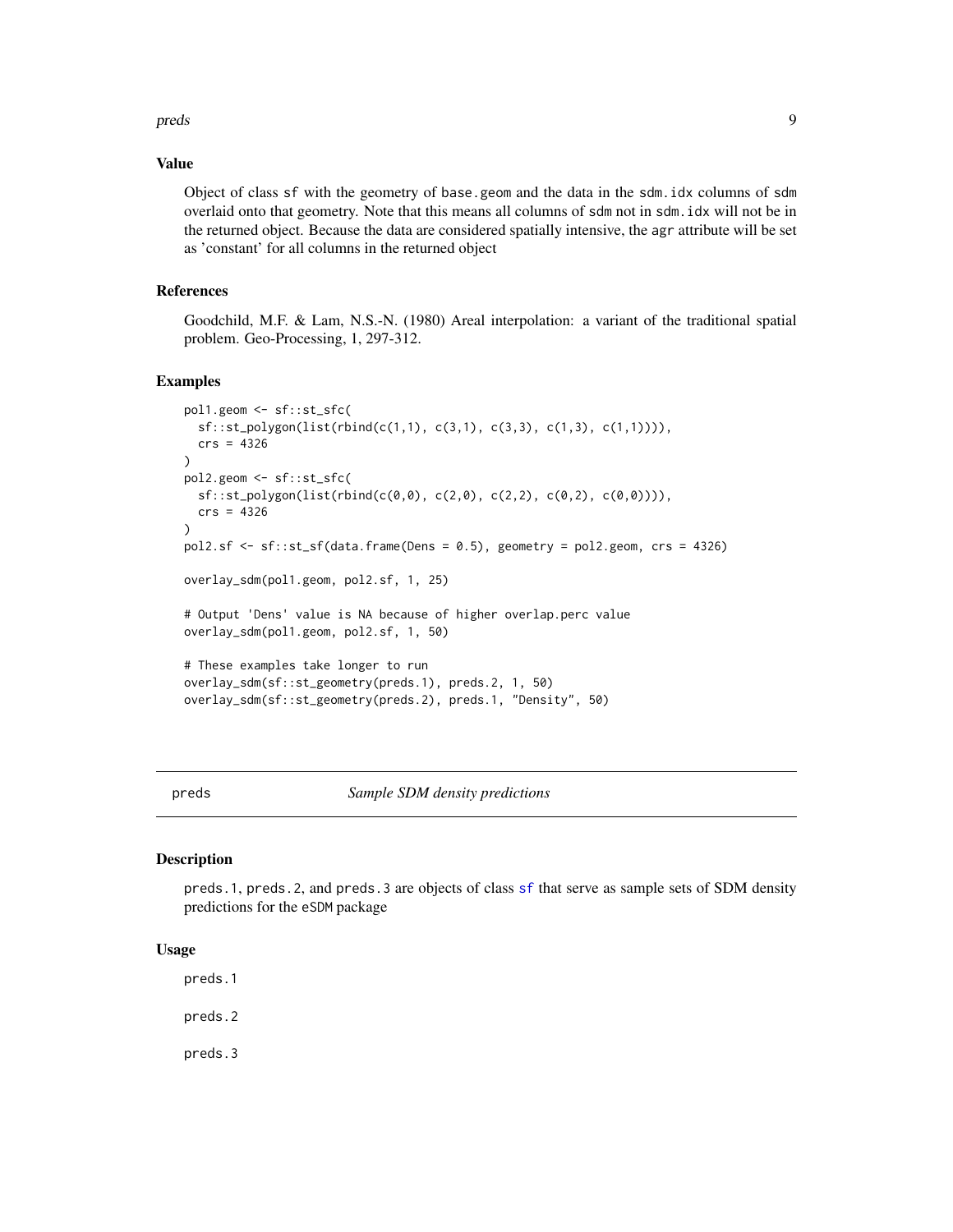# Format

Objects of class sf with a column of density predictions (name: Density) and a simple feature list column (name: geometry). preds.1 also has a second column of sample density predictions (name: Density2), as well as Var1 and Var2, representing the variance

preds1: An object of class sf (inherits from data.frame) with 325 rows and 5 columns.

preds2: An object of class sf (inherits from data.frame) with 1891 rows and 2 columns.

preds3: An object of class sf (inherits from data.frame) with 1445 rows and 2 columns.

# Details

preds.1 sample SDM density predictions created by importing Sample\_predictions\_2.csv into the eSDM GUI, exporting predictions, and then clipping them to the SoCal\_bite.csv region. Also manually added two variance columns (numbers are randomly generated with a max of 0.01)

preds.2 sample SDM density predictions created by importing Sample\_predictions\_1.csv into the eSDM GUI, exporting predictions, and then clipping them to the SoCal\_bite.csv region

preds. 3 is a set of sample SDM density predictions created by importing Sample\_predictions\_4\_gdb into the eSDM GUI, exporting predictions, and then clipping them to the SoCal\_bite.csv region

pts2poly\_centroids *Create polygons from centroid coordinates*

# Description

Create polygon(s) from a data frame with coordinates of the polygon centroid(s)

# Usage

```
pts2poly_centroids(x, y, ...)
```
#### Arguments

| $\mathsf{x}$ | data frame with at least two columns; the first two columns must contain long-<br>tude and latitude coordinates, respectively. See 'Details' section for how addi-<br>tional columns are handled |
|--------------|--------------------------------------------------------------------------------------------------------------------------------------------------------------------------------------------------|
| y            | numeric; the perpendicular distance from the polygon centroid (center) to its<br>edge (i.e. half the length of one side of a polygon)                                                            |
| $\ddotsc$    | passed to st_sf or to st_sfc, e.g. for passing named arguments crs and agr                                                                                                                       |

<span id="page-9-0"></span>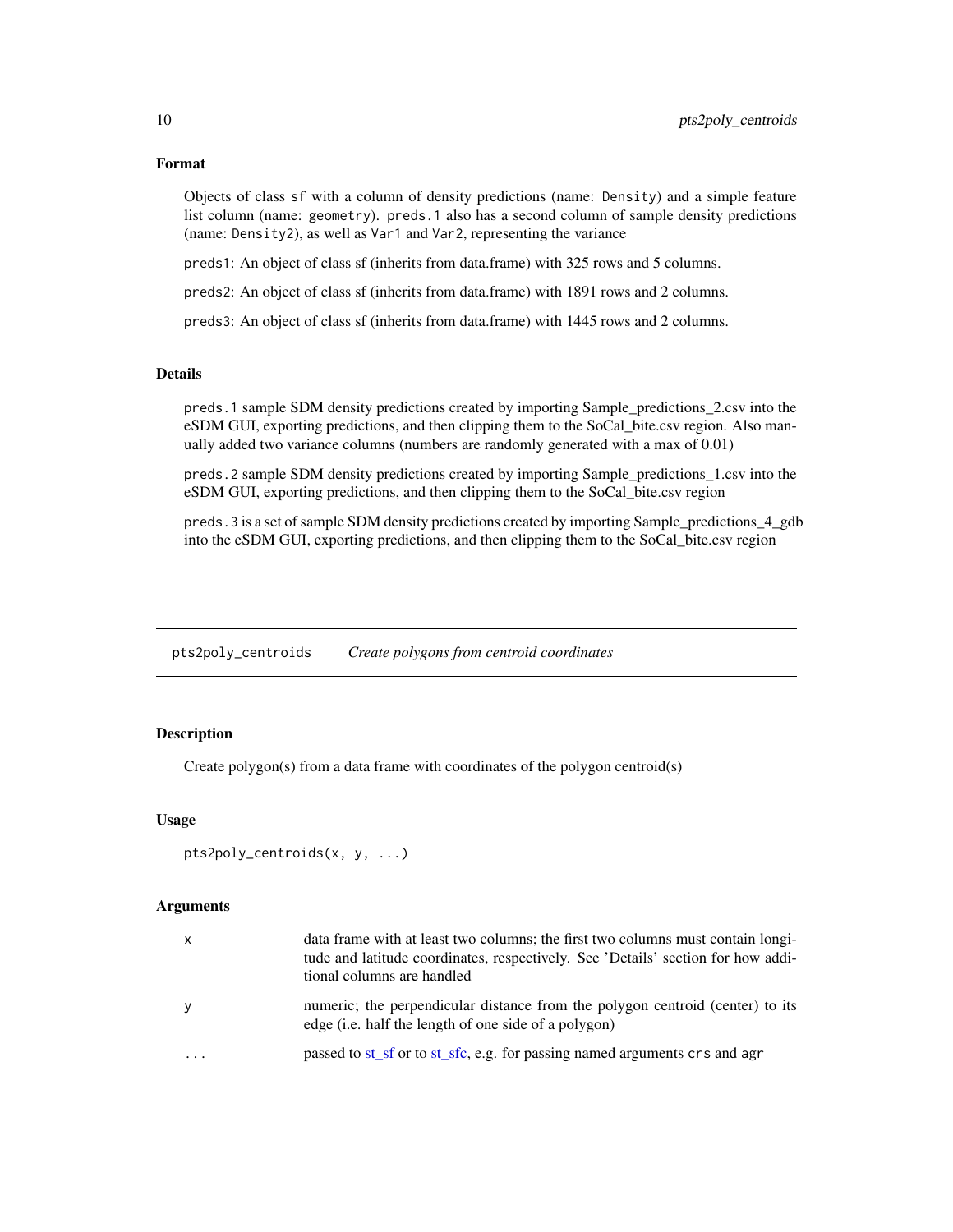#### <span id="page-10-0"></span>Details

This function was designed for someone who reads in a .csv file with a grid of coordinates representing SDM prediction points and needs to create prediction polygons with the .csv file coordinates as the polygon centroids. However, the function can be used to create square polygons of any size around the provided points, regardless of if those polygons touch or overlap. The created polygons are oriented so that, in a 2D plane, their edges are parallel to either the x or the y axis.

If x contains more than two column, then additional columns will be treated as simple feature attributes, i.e. passed along as the first argument to [st\\_sf](#page-0-0)

If a crs is not specified in ..., then the crs attribute of the polygon(s) will be NULL.

#### Value

Object of class  $sfc$  (if x has exactly two columns) or class  $sf$  (if x has exactly more than two columns). The object will have a geometry type of POLYGON. If the object is of class sf, the name of the geometry list-column will be "geometry"

#### Examples

```
# Create an sfc object from a data frame of two columns
x < - data.frame(
 lon = c(5, 10, 15, 20, 5, 10, 15, 20),
 lat = c(5, 5, 5, 5, 10, 10, 10, 10)
)
pts2poly_centroids(x, 2.5, crs = 4326)
# Create an sf object from a data frame of more than two columns
x <- data.frame(
 lon = c(5, 10, 15, 20, 5, 10, 15, 20),
 lat = c(5, 5, 5, 5, 10, 10, 10, 10),
 sdm.pred = runif(8),
 sdm.pred2 = runif(8))
pts2poly_centroids(x, 2.5, crs = 4326, agr = "constant")
```
pts2poly\_vertices *Create polygons from vertex coordinates*

# **Description**

Create polygon(s) from a data frame with the coordinates of the polygon vertices

# Usage

```
pts2poly_vertices(x, ...)
```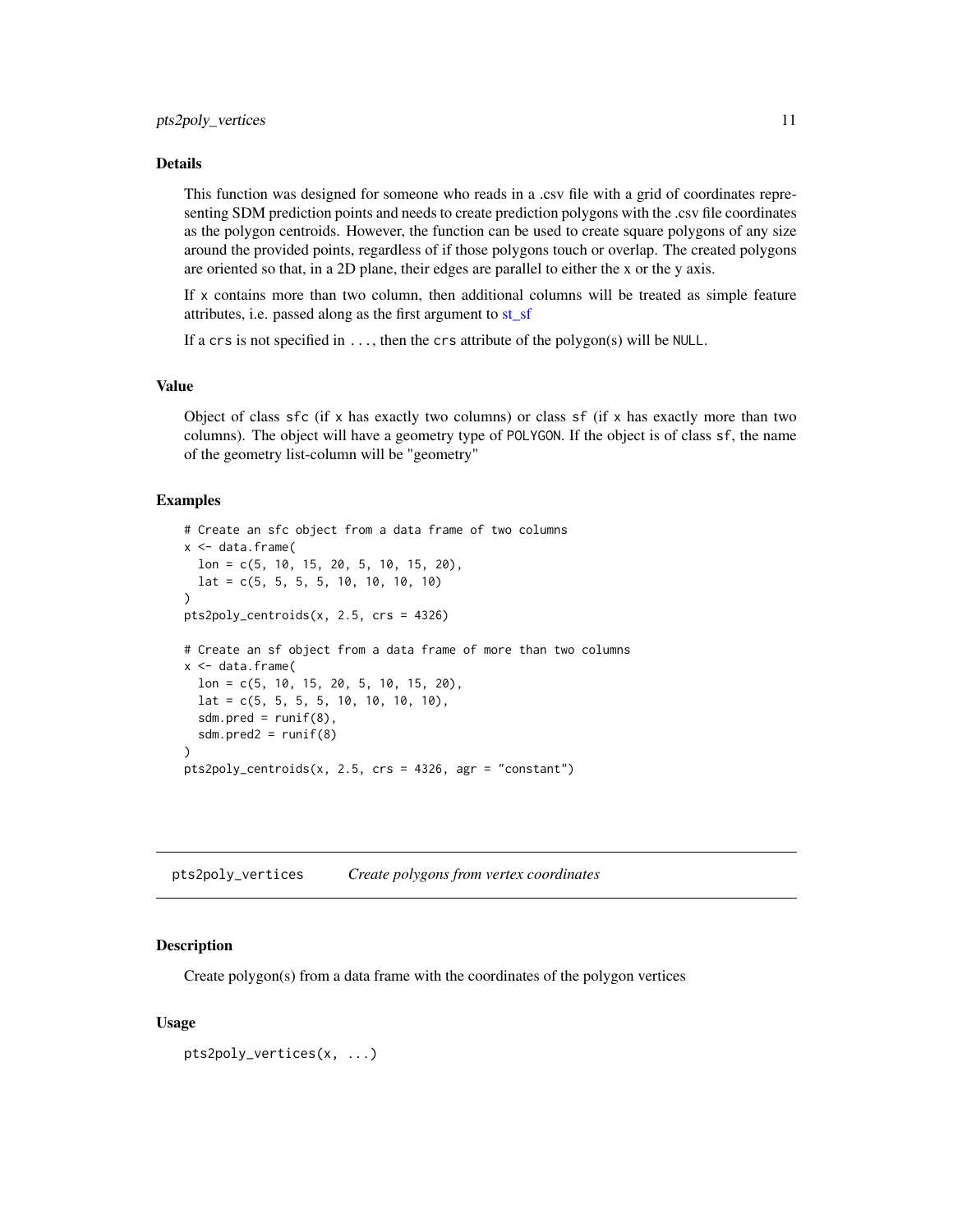#### <span id="page-11-0"></span>**Arguments**

| X                       | data frame with at least two columns; the first two columns must contain long-<br>tude and latitude coordinates, respectively. See 'Details' section for how addi-<br>tional columns are handled |
|-------------------------|--------------------------------------------------------------------------------------------------------------------------------------------------------------------------------------------------|
| $\cdot$ $\cdot$ $\cdot$ | passed to st_sfc, e.g. for passing named argument crs                                                                                                                                            |

# Details

Vertices of different polygons must be demarcated by rows with values of NA in both the first and second columns (i.e. the longitude and latitude columns).

All columns in x besides the first two columns are ignored.

If a crs is not specified in  $\dots$ , then the crs attribute of the polygon(s) will be NULL.

# Value

Object of class sfc with the geometry type POLYGON

# Examples

```
x <- data.frame(
 lon = c(40, 40, 50, 50, 40),lat = c(0, 10, 10, 0, 0)\lambdapts2poly_vertices(x, crs = 4326)
# Create an sf object
x < - data.frame(
  lon = c(40, 40, 50, 50, 40, NA, 20, 20, 30, 30, 20),
  lat = c(0, 10, 10, 0, 0, NA, 0, 10, 10, 0, 0))
sf::st_sf(Pred = 1:2, geometry = pts2poly_vertices(x, crs = 4326))
```
validation.data *Sample validation data*

# Description

Sample validation data created by cropping Validation\_data.csv to the SoCal\_bite.csv region (.csv files from ...)

# Usage

validation.data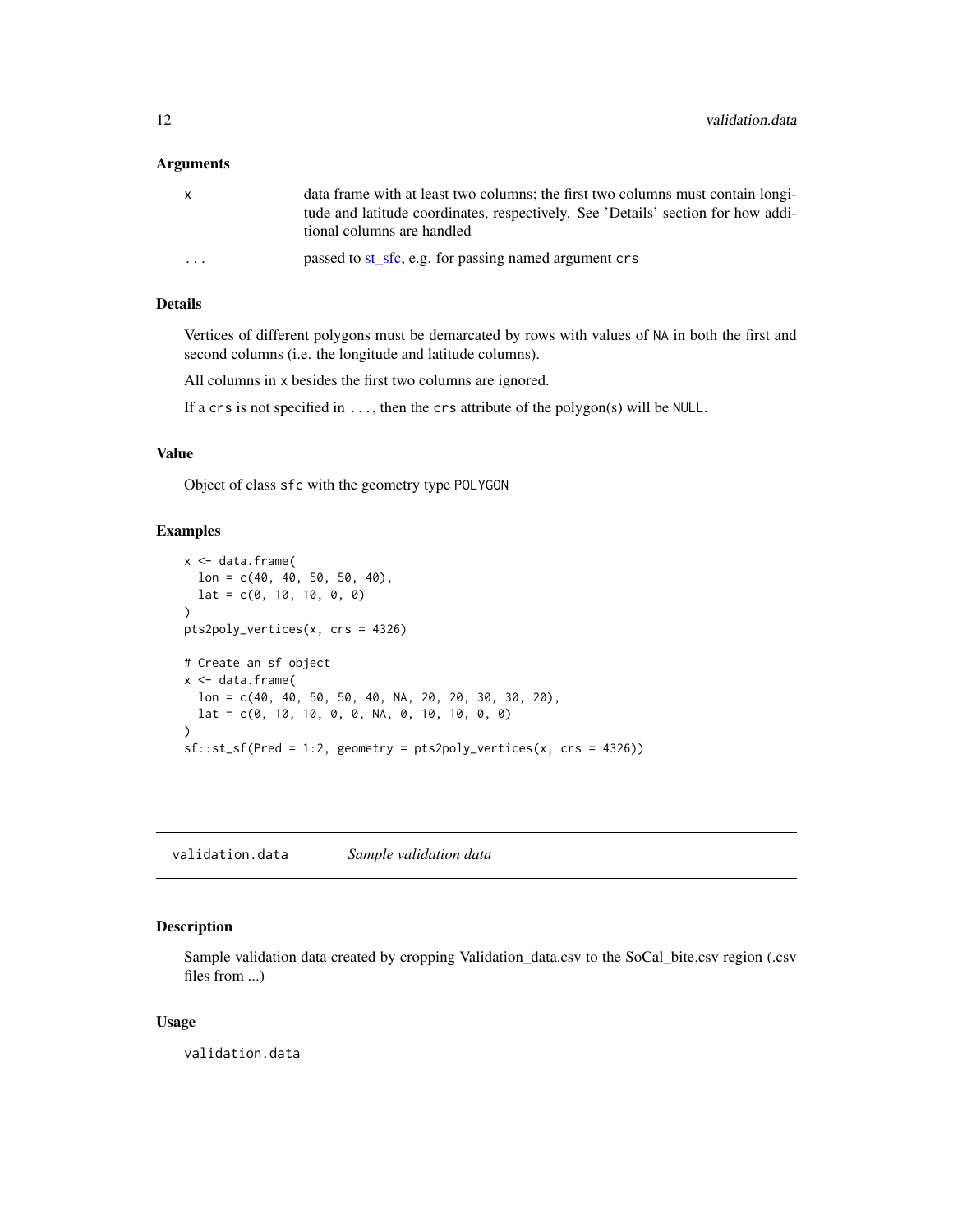# <span id="page-12-0"></span>validation.data 13

# Format

An object of class [sf](#page-0-0) with 8 rows and 3 variables

sight 1's and 0's indicating species presence/absence

count number of individuals observed at each point

geometry simple feature list column representing validation data points